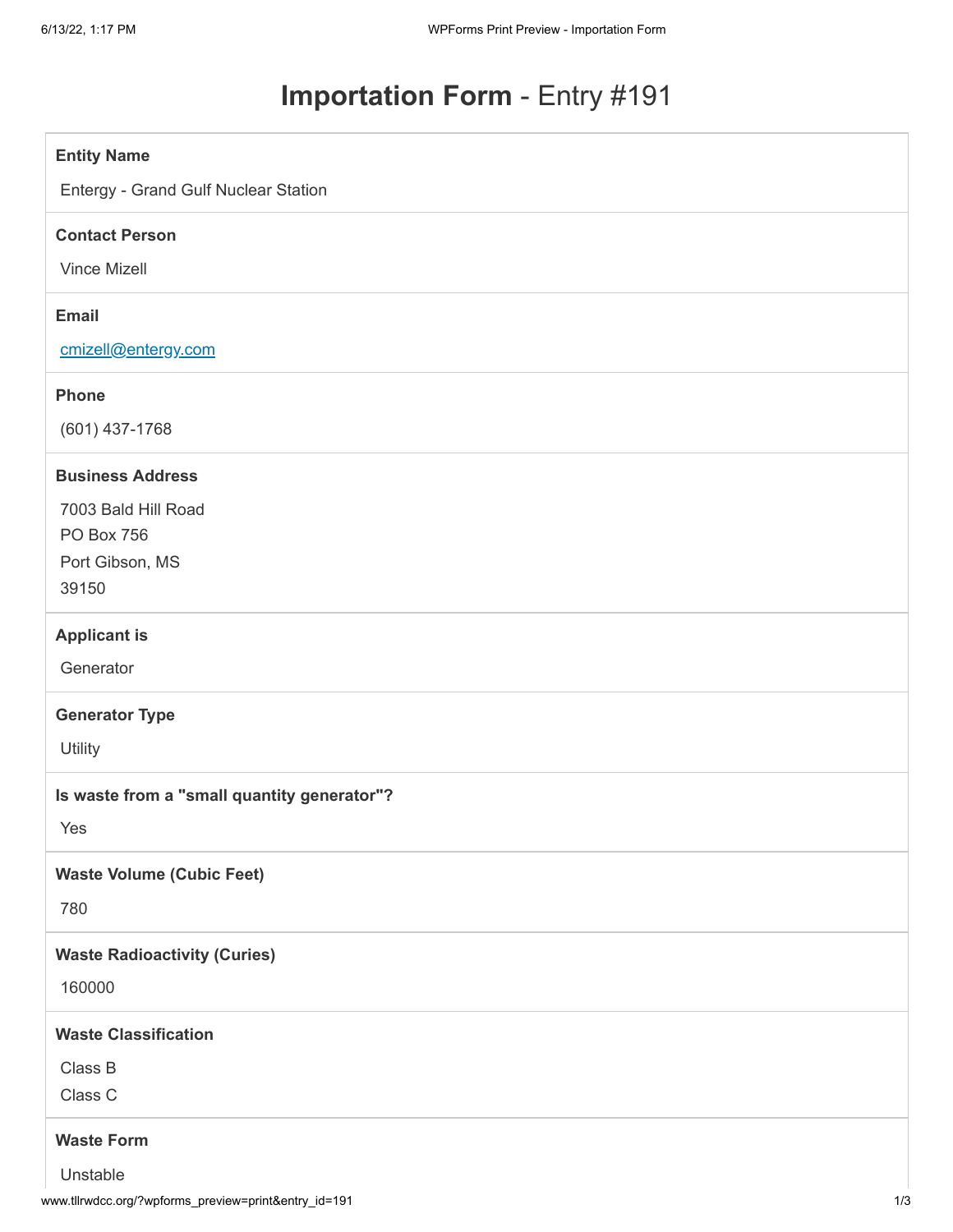### **Does the proposed waste consist solely of sealed sources?**

No

**Compact and/or unaffiliated state, territory, possession, or district of the United States where the waste was generated (please list)**

**Mississippi** 

## **Waste Description**

Irradiated Hardware

**Does Applicant have any unresolved violation(s), complaint(s), unpaid fee(s), or past due report(s) with the Texas Low-Level Radioactive Waste Disposal Compact Committee?**

No.

**Does Applicant have any unresolved violation(s), complaint(s), unpaid fee(s), or past due reports associated with radioactive waste receipt, storage, handling, management, processing, or transportation pending with any other regulatory agency with jurisdiction to regulate radioactive material including, without limitation, the Texas Commission on Environmental Quality (TCEQ)?**

No.

## **Applicant hereby certifies\* the following:**

The information provided herein is complete, accurate, and correct.

The waste proposed for importation is not waste of international origin.

The low-level radioactive waste for which this Import Application is submitted will be packaged and shipped in accordance with applicable state and federal regulations and is acceptable for disposal at the Compact Facility. The person submitting this Import Application is authorized by the Applicant to commit Applicant to each and every obligation and condition set forth herein and in the Agreement for Importation of Non-Party Compact Waste. A copy of a written document containing such authorization must be attached to this Import Application. Applicant has delivered to the specified disposal facility and TCEQ a copy of this Application for Importation of

Compact Waste (along with any supplement or amendment thereto).

### **Name**

Vince Mizell

#### **Title**

Radiation Protection Supervisor - Radwaste

## **Date**

06/09/2022

**ID**